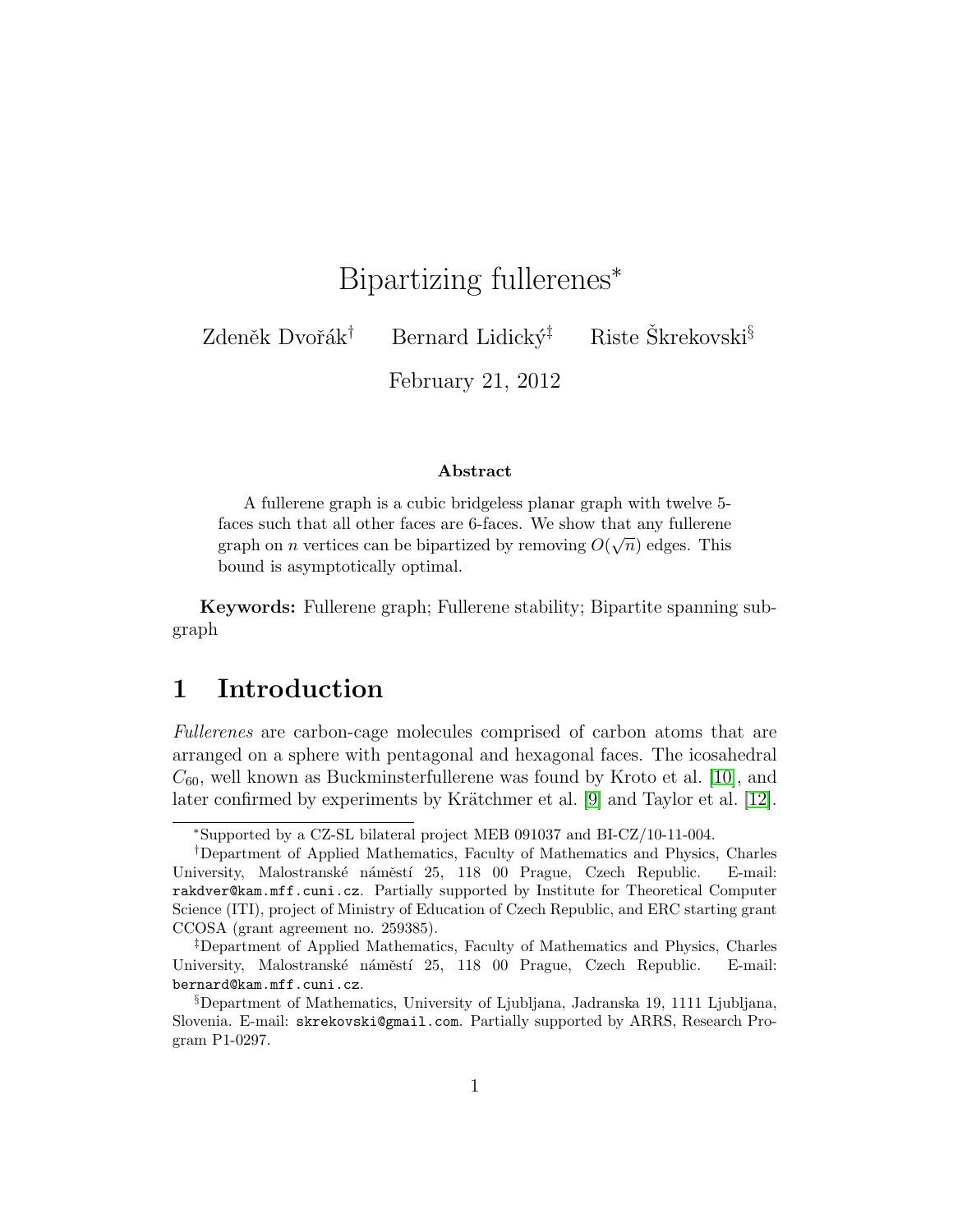Since the discovery of the first fullerene molecule, the fullerenes have been objects of interest to scientists all over the world.

From the graph theoretical point of view, the fullerenes can be viewed as cubic 3-connected graphs embedded into a sphere with face lengths being 5 or 6. Euler's formula implies that each fullerene contains exactly twelve pentagons, but provides no restriction on the number of hexagons. In fact, it is not difficult to see that mathematical models of fullerenes with precisely  $\alpha$ hexagons exist for all values of  $\alpha$  with the sole exception of  $\alpha = 1$ . See [\[3,](#page-12-0) [5,](#page-12-1) [6,](#page-13-3) [11\]](#page-13-4) for more information on chemical, physical, and mathematical properties of fullerenes.

The question of stability of fullerene molecules receives a lot of attention. The goal is to obtain a graph-theoretical property whose value influences the stability. Different properties, like the number of perfect matchings [\[7\]](#page-13-5) or the independence number [\[4\]](#page-12-2) were considered. The property investigated in this paper is how far the graph is from being a bipartite graph, which was suggested by Došlić  $[1]$  and further considered in  $[2]$ . Despite of the effort none of the so far considered parameters works in all cases. Hence more research is still needed.

For a plane graph H, let  $F(H)$  be the set of the faces of H. Let H be a fullerene graph, and let  $K_H$  be the weighted complete graph whose vertices correspond to the 5-faces of  $H$  and the weight of the edge joining two 5-faces  $f_1$  and  $f_2$  is equal to the distance from  $f_1$  to  $f_2$  in the dual of H. Let  $b(H)$  be the size of the minimum set  $S \subseteq E(H)$  such that  $H - S$  is bipartite. Došlić and Vukičević  $[2]$  proved the following:

<span id="page-1-1"></span>**Theorem 1.** If H is a fullerene graph, then  $b(H)$  is equal to the minimum weight of a perfect matching in  $K_H$ .

A corollary of the above theorem is a polynomial-time algorithm for finding a set of edges  $S$  whose removal makes the graph bipartite.

Došlić and Vukičević [\[2\]](#page-12-4) conjectured that  $b(H) = O(\sqrt{|V(H)|})$ . In fact, they gave the following stronger conjecture.

 $\sqrt{12n/5}$ . **Conjecture 2.** If H is a fullerene graph with n vertices, then  $b(H) \leq$ 

The main result of this paper is an upper bound on  $b(H)$ , confirming the weaker version of the conjecture.

<span id="page-1-0"></span>**Theorem 3.** If H is a fullerene graph with n vertices, then  $b(H) = O(q)$ √  $\overline{n}).$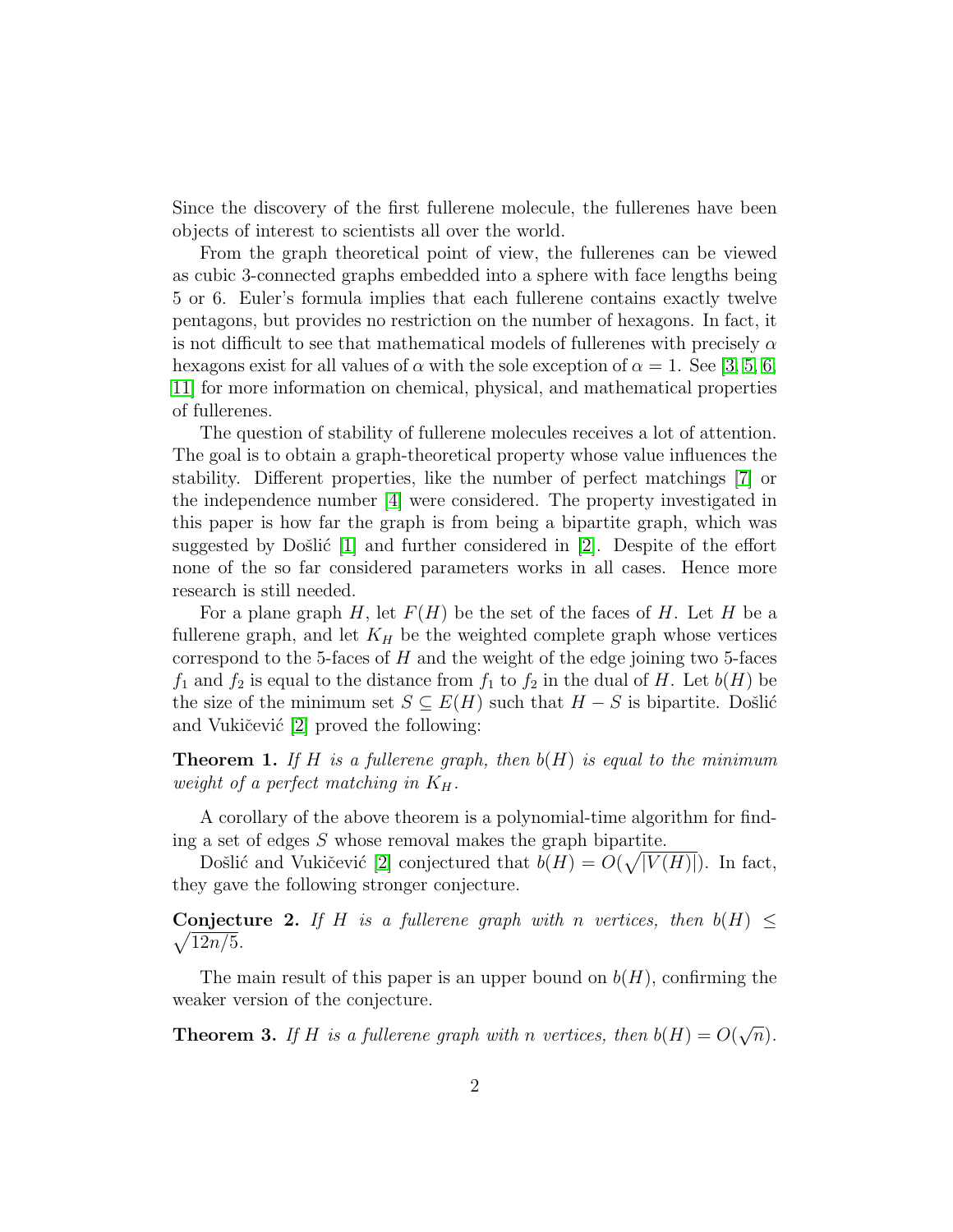### 2 Proof of Theorem [3](#page-1-0)

Let H be a fullerene graph. A patch with boundary o is a 2-connected subgraph  $G \subseteq H$  such that  $o \in F(G)$  (usually, we consider o to be the outer face of G) and  $F(G) \setminus F(H) \subseteq \{o\}$  (but it is possible for the boundary o to be also a face of G). Let v be a vertex incident with o. If  $deg_G(v) = 3$ , then v is a 3-vertex (with respect to o), otherwise v is a 2-vertex (with respect to o). An edge e incident with o is a 22-edge (resp. a 33-edge) if both vertices incident with e are 2-vertices (resp. 3-vertices) with respect to o. If e is neither a 22-edge nor a 33-edge, then it is a 23-edge. The description  $D(\rho)$  of the boundary  $\rho$  is the cyclic sequence in that A represents a 33-edge, B represents a 22-edge, and a maximal consecutive segment of 23-edges is represented by the integer giving its length. For example, the boundary of the patch consisting of a 5-face and a 6-face sharing an edge is described as BB2BBB2.

Let  $s(o)$  and  $t(o)$  be the numbers of 22-edges and 33-edges of o, respectively, and let  $s_2(o)$  be the number of pairs of consecutive 22-edges of o. Let  $p(G)$  be the number of 5-faces of G distinct from o. In the example of the previous paragraph, we have  $s(o) = 5$ ,  $t(o) = 0$ ,  $s_2(o) = 3$  and  $p(G) = 1$ . The following lemma relates the number of 22- and 33-edges; a similar relation was derived by Kardoš and Skrekovski [\[8\]](#page-13-6).

<span id="page-2-0"></span>**Lemma 4.** If G is a patch with boundary o, then  $s(o) = 6 - p(G) + t(o)$ .

*Proof.* Suppose that the length of o is  $\ell$ . Let  $n = |V(G)|$ ,  $m = |E(G)|$  and  $f = |F(G)|$ . Since each edge of G is incident with two faces,

$$
2m = 6(f - p(G) - 1) + 5p(G) + \ell,
$$

i.e.,  $\ell = 2m+p(G)+6-6f$ . Note that the number of 2-vertices is  $(\ell+s(o)$  $t(\sigma)/2$ , which can be easily seen from the modification of the boundary by adding  $s(o)$  and deleting  $t(o)$  3-vertices so that there is no 33-edge or 22-edge. Thus

$$
2m = 3n - (\ell + s(o) - t(o))/2.
$$

Substituting for  $\ell$ , we obtain

$$
3m = 3n + 3f - 6 + \frac{6 - p(G) + t(o) - s(o)}{2}.
$$

By Euler's formula,  $m = n + f - 2$ , thus  $6 - p(G) + t(o) - s(o) = 0$  and the claim of the lemma follows.  $\Box$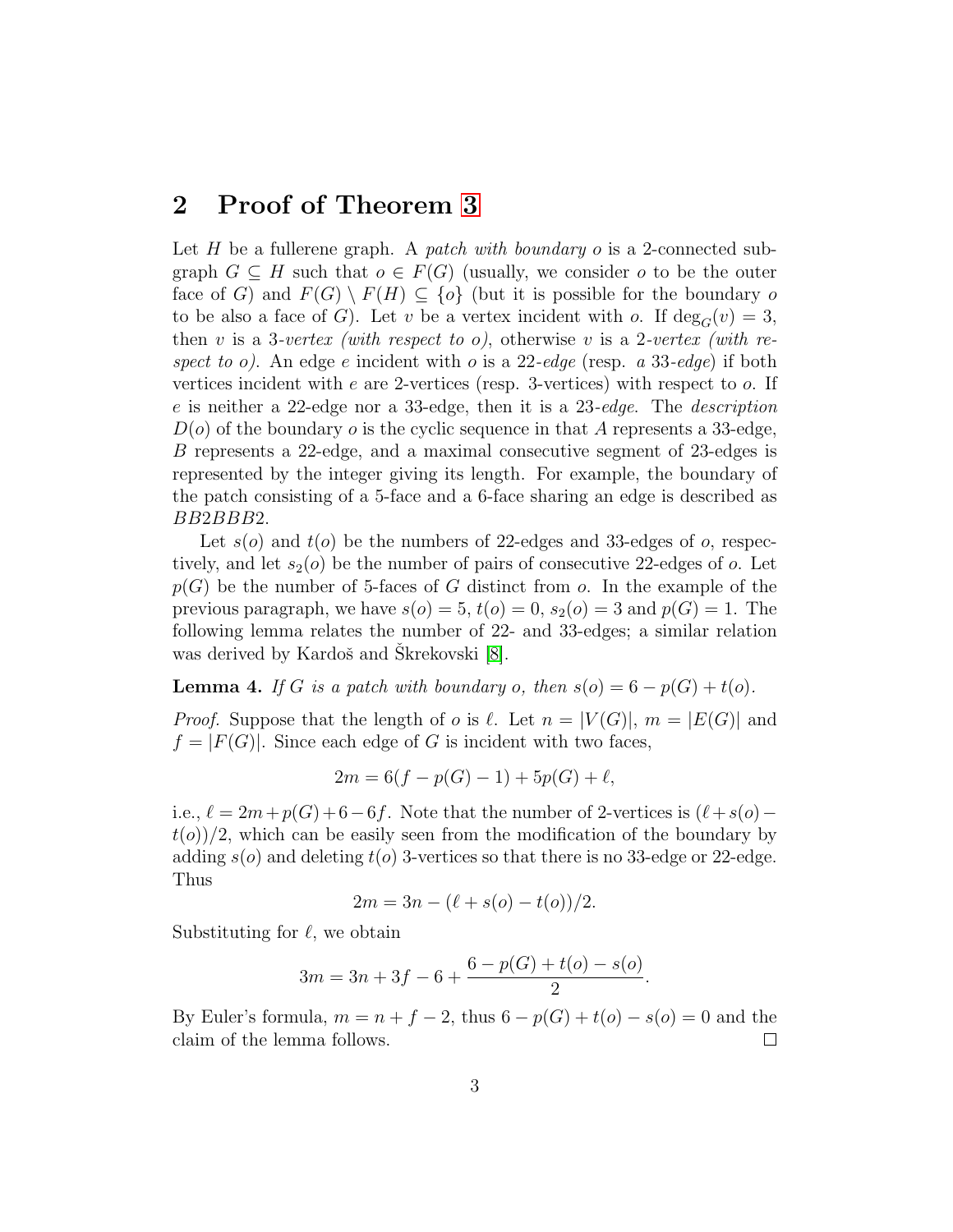

<span id="page-3-0"></span>Figure 1: A fat worm, a slim worm and the shell.

A patch G with boundary o is a fat worm if  $p(G) = 0$ , the subgraph of G induced by  $V(G) \setminus V(o)$  is a path P, and the edges of  $E(G) \setminus E(P)$  incident with each two consecutive inner vertices of  $P$  are not incident to a common face of G. See Figure [1\(](#page-3-0)a). Note that in this case, the description of  $\sigma$  is

- $BB2B(2k+2)BB2B(2k+2)$  if P has length  $2k+1$  and
- $BB2B(2k+2)B2BB(2k+4)$  if P has length  $2k+2$ .

We consider the patch with exactly one vertex not incident with  $o$  (and boundary  $BB2BB2BB2$ ) to be a fat worm as well (in this case,  $P$  has length 0). The patch G is a slim worm if  $p(G) = 0$ ,  $V(G) = V(o)$  and  $t(o) = 0$ . Geometrically, it is a straight line of hexagons, see Figure [1\(](#page-3-0)b). Note that  $D(o) = BBB(2k)BBB(2k)$  for some k (or  $D(o) = BBBBBB$ , when  $k = 0$ and  $o$  is a 6-face). The patch  $G$  is a worm if it is a fat worm or a slim worm. The *shell* is the patch G with boundary o such that  $p(G) = 0$  and  $D(o) = BB4BB4BB4$  (having 4 internal vertices). See Figure [1\(](#page-3-0)c).

An  $\ell$ -chord of a cycle C in a patch G is a path of length  $\ell$  with distinct endvertices belonging to  $V(C)$  such that the inner vertices and edges of the path do not belong to C. We say a chord instead of a 1-chord. Consider an  $\ell$ -chord Q of the boundary o of a patch G. Let  $G_1$  and  $G_2$  be the two patches into that Q splits G (i.e., the subgraphs such that  $G_1 \cup G_2 = G$ ,  $G_1 \cap G_2 = Q$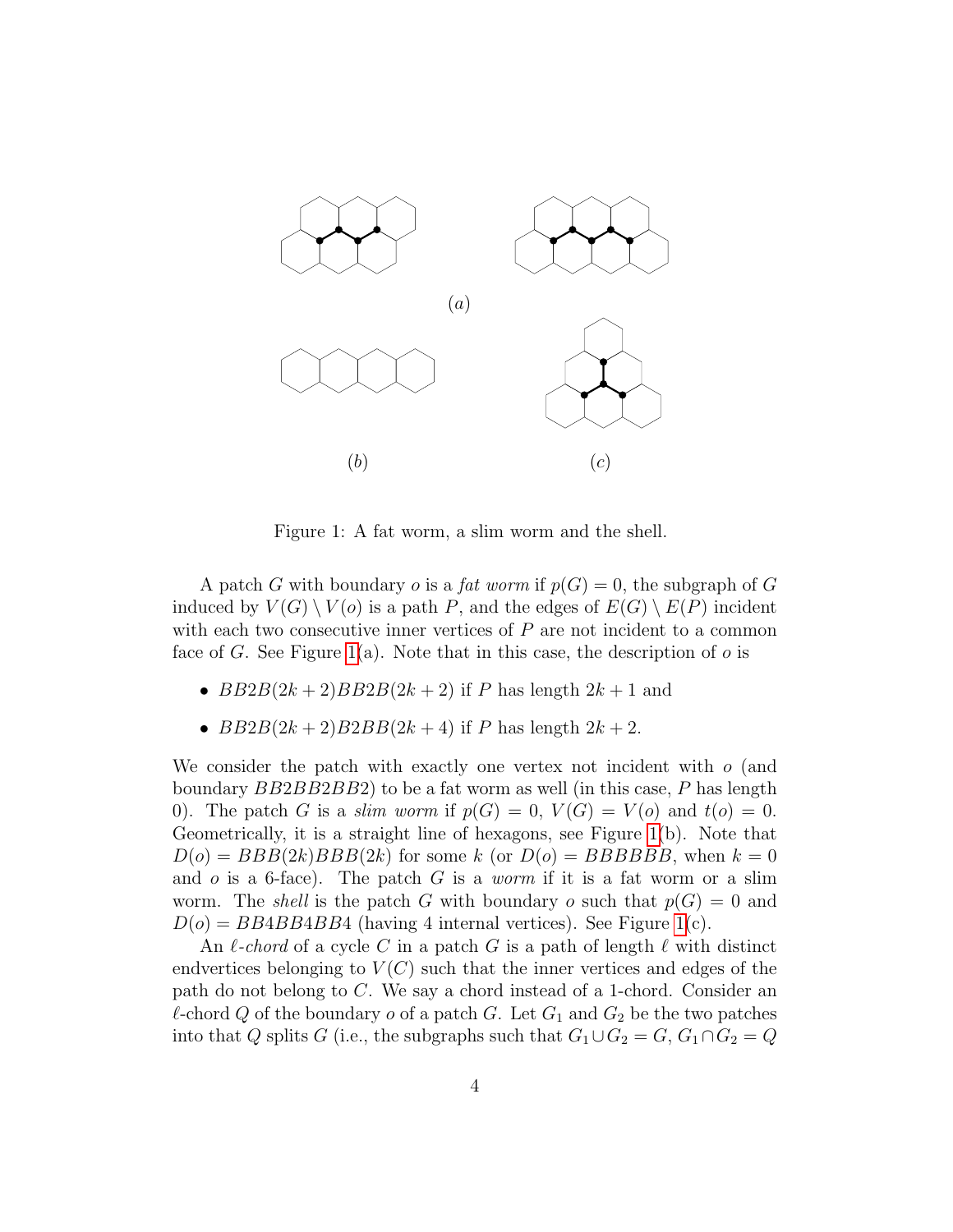

<span id="page-4-0"></span>Figure 2: Two 4-chords.

and  $G_1 \neq Q \neq G_2$ , and  $o_1$  and  $o_2$  their boundaries. We say that Q splits off a face if  $G_1 = o_1$  or  $G_2 = o_2$ . The patch G is decomposable if it contains a simplifying cut, that is

- an  $\ell$ -chord  $Q$  of  $o$  with  $\ell \leq 3$  such that  $t(o_1) + t(o_2) < t(o)$ , or
- two 4-chords  $Q_1 = v_0 v_1 v_2 v_3 v_4$  and  $Q_2 = w_0 w_1 w_2 w_3 w_4$  such that  $v_0 w_0$ ,  $v_2w_2$  and  $v_4w_4$  are edges of G. See Figure [2.](#page-4-0)

Otherwise, we call G indecomposable. We say that  $G$  is a normal patch if  $G$ is indecomposable, no 5-face of  $G$  distinct from  $o$  shares an edge with  $o$  and G is neither a worm nor the shell.

<span id="page-4-1"></span>**Lemma 5.** Let G be a normal patch with boundary o and  $Q$  an  $\ell$ -chord of o, with  $\ell \leq 3$ . Then  $\ell \geq 2$  and Q splits off a face. Furthermore, the number of 33-edges incident with the endvertices of Q is most  $\ell - 2$ .

*Proof.* Let  $G_1$  and  $G_2$  with boundaries  $o_1$  and  $o_2$ , respectively, be the patches into that Q splits G. Let  $Q = q_0q_1 \ldots q_\ell$  and  $o_2 = q_0v_1v_2 \ldots v_aq_\ell q_{\ell-1} \ldots q_0$ .

Suppose first that  $\ell = 1$ . Since G is not a slim worm, there exists an edge  $e \in E(G)$  that either is a 33-edge of o or is incident with a vertex in  $V(G) \setminus V(o)$ . Let us choose the chord Q and the patches  $G_1$  and  $G_2$  so that  $e \in E(G_2)$  and  $G_2$  is minimal. As G is indecomposable, each 33-edge of G is also a 33-edge in  $G_1$  or  $G_2$ . It follows that  $v_1$  and  $v_a$  are 2-vertices, and since the internal face incident with  $q_0v_1$  has length six,  $v_2$  and  $v_{a-1}$  must be adjacent. Since  $e \in E(G_2)$ , we have  $G_2 \neq o_2$ ; hence,  $v_2v_{a-1}$  is a chord of o. The chord  $v_2v_{a-1}$  splits G into patches  $G'_1$  and  $G'_2$  with  $G'_2 \subset G_2$ . However, this contradicts the choice of Q, since it is easy to see that  $e \in E(G_2')$ . We conclude that o is an induced cycle.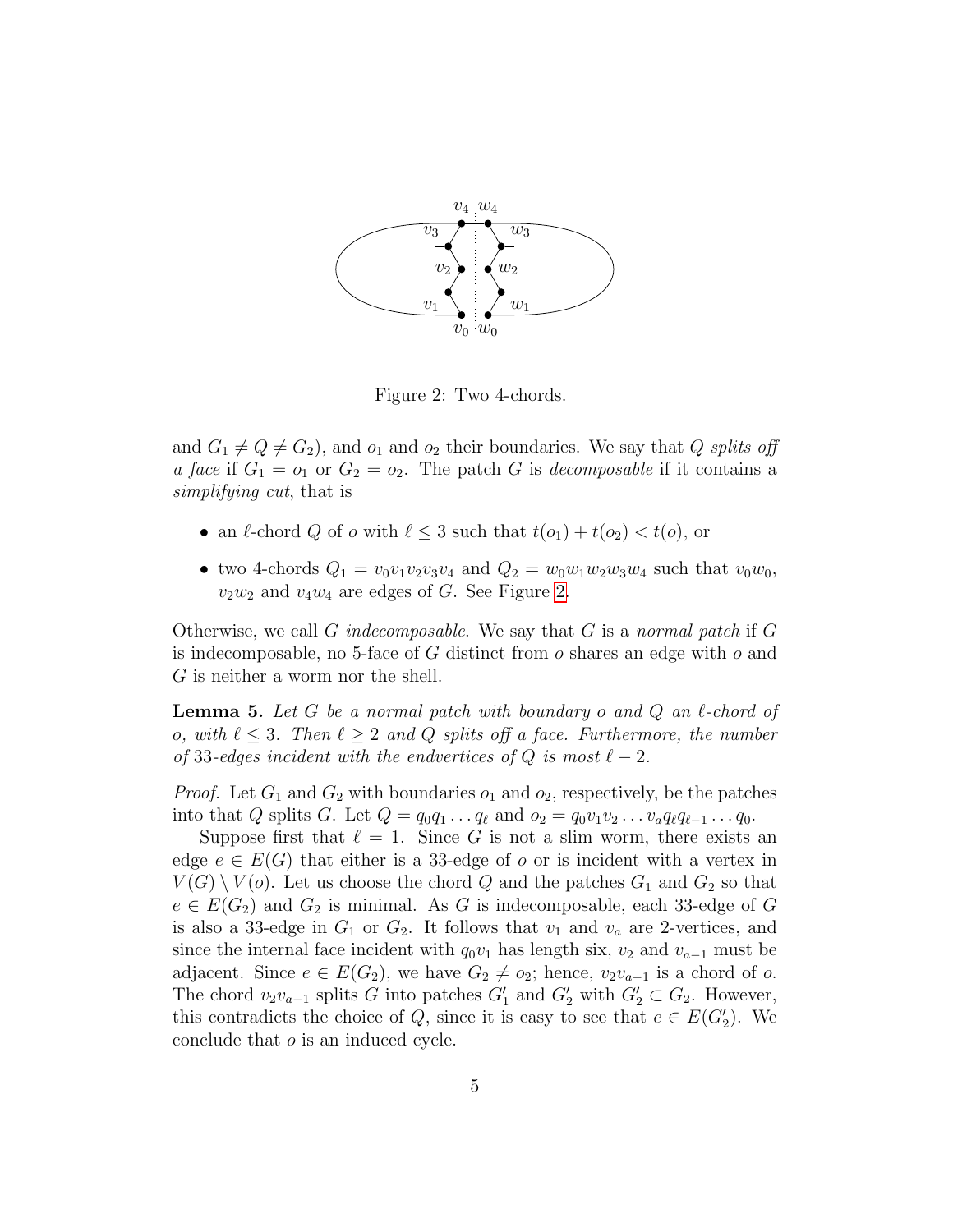

<span id="page-5-0"></span>Figure 3: 3-chords from Lemma [5.](#page-4-1)

Suppose now that  $\ell = 2$ . By symmetry between  $G_1$  and  $G_2$ , we may assume that  $q_1$  is a 2-vertex in  $G_2$ . Since  $t(o_1) + t(o_2) \geq t(o)$ , we have that  $v_1$  and  $v_a$  are 2-vertices, and it follows that  $G_2 = o_2$  is a face split off by Q.

Finally, suppose that  $\ell = 3$ . Suppose first that both  $q_1$  and  $q_2$  are 2vertices in  $G_2$ , and thus  $q_1q_2$  is a 33-edge with respect to  $o_1$ . Since  $t(o_1)$  +  $t(o_2) \geq t(o)$ , at least one of  $v_1$  and  $v_a$  (say  $v_1$ ) is a 2-vertex. Thus,  $V(Q) \cup$  $\{v_1, v_2, v_a\}$  are all incident with a common face, which is only possible if  $a = 2$  and  $G_2$  consists of a single face. It follows that Q splits off a face.

The case that both  $q_1$  and  $q_2$  are 2-vertices in  $G_1$  is symmetrical. Hence, without loss of generality, we assume that  $q_1$  is a 2-vertex and  $q_2$  is a 3-vertex in  $G_2$ . As  $t(o_1)+t(o_2) \geq t(o)$ , we infer that both  $v_1$  and  $v_a$  are 2-vertices. Let  $x \notin \{q_1, q_3\}$  be the third neighbor of  $q_2$ . Observe that x and  $v_2$  are adjacent. Furthermore,

- if  $x \in V(o)$ , then both  $xq_2q_3$  and  $xq_2q_1q_0$  split off a face (for the former, note that the edge joining  $v_{a-1}$  with a neighbor of x is not a chord, since we already proved that  $o$  is an induced cycle). See Figure [3\(](#page-5-0)a).
- if  $x \notin V(o)$ , then  $v_1v_2xq_2q_1q_0$  is a face and we may apply the same observations to the 3-chord  $v_2xq_2q_3$ . See Figure [3\(](#page-5-0)b).

By symmetry, this argument also holds for  $o_1$ . Hence by repeating the argument we conclude that  $G$  is a fat worm, contradicting the assumption that G is a normal patch.

Furthermore, note that if Q splits off a face, then  $t(o) = t(o_1) + t(o_2)$  $(\ell - 2) + k$ , where k is the number of 33-edges incident with  $q_0$  or  $q_\ell$ . Since G is indecomposable, it follows that  $k \leq \ell - 2$ .  $\Box$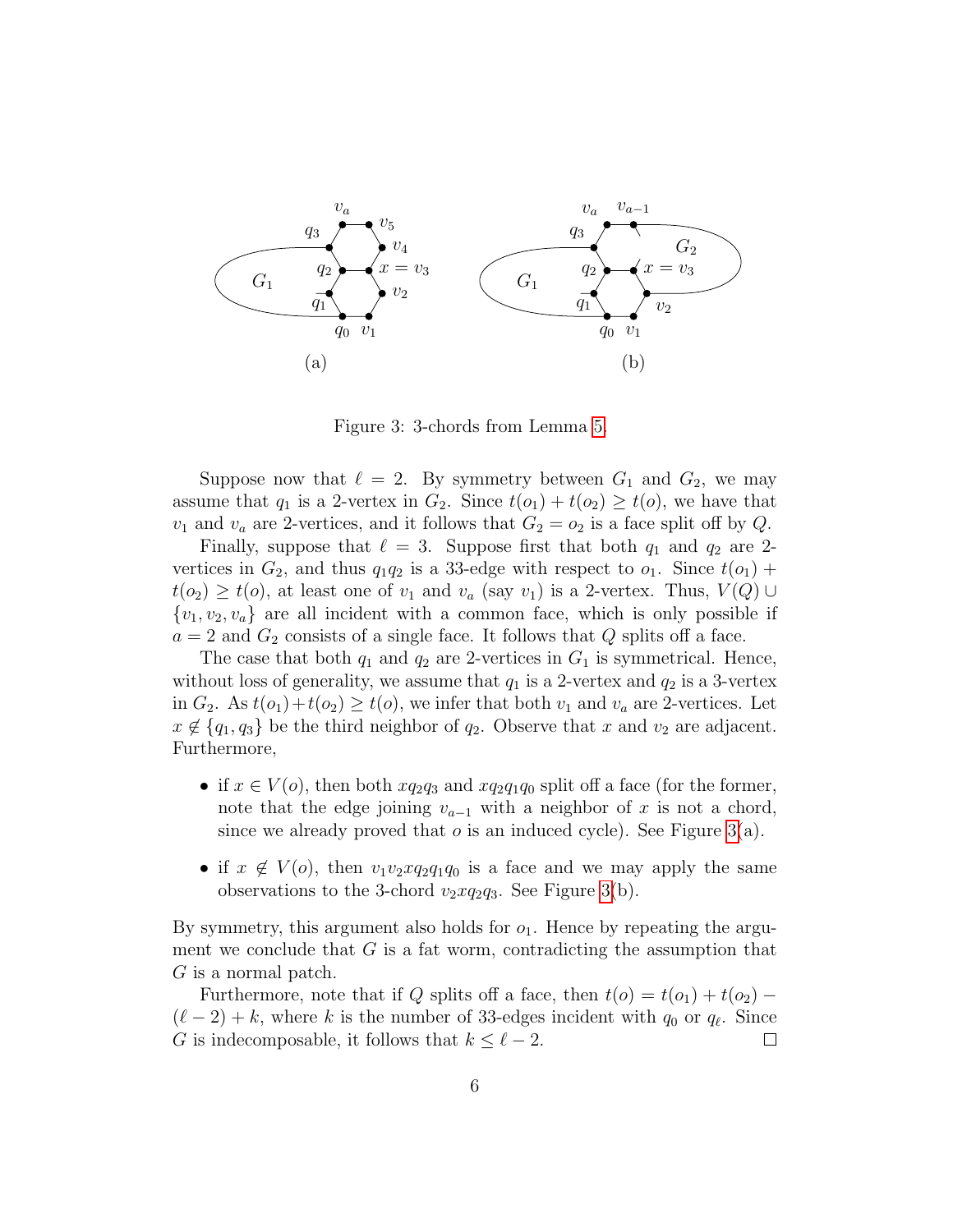

<span id="page-6-1"></span>Figure 4: Patch  $G$  and  $o'$  and a configuration from Lemma [6.](#page-6-0)

For a patch G with boundary o, let  $G' \subseteq G$  be the subgraph consisting of the outer layer of the faces of  $G$ ; that is,  $e$  is an edge of  $G'$  if and only if it is incident with a face that shares an edge with o. Let S be the set of vertices in  $V(G) \setminus V(o)$  that have at least two neighbors in  $o$ . Let  $o' = G' - (V(o) \cup S)$ . See Figure [4\(](#page-6-1)a). For a cycle  $o$ , let  $\ell(o)$  denote its length.

<span id="page-6-0"></span>**Lemma 6.** If G is a normal patch with boundary  $o$ , then  $o'$  is a cycle, and the patch bounded by  $o'$  satisfies  $t(o') = t(o)$ ,  $s(o') = s(o)$  and  $s_2(o') \geq s_2(o)$ . Furthermore,  $\ell(o') = \ell(o) + 2p(G) - 12 - 2s_2(o)$ .

*Proof.* Since G is not a fat worm, we have  $|V(G) \setminus V(o)| > 1$ . If two vertices of S were adjacent, then  $|V(G) \setminus V(o)| = 2$  by Lemma [5](#page-4-1) and G would be a fat worm, thus  $S$  is an independent set and hence  $o'$  is not empty. Lemma [5](#page-4-1) also implies that  $G - V(o)$  is connected, and since S only contains vertices whose degree in  $G - V(o)$  is one, o' is connected as well.

Suppose that a vertex  $w$  of  $o'$  is adjacent to more than one vertex of  $S$ . Since G is not the shell, w is adjacent to exactly two vertices in  $S$ ; let z be the neighbor of w not in S. Since G is not a fat worm, we have  $z \notin V(o)$ . Let  $z_1$  and  $z_2$  be the neighbors of z distinct from w; since  $z \notin S$ , we may assume that  $z_2 \notin V(o)$ . Let f be the face of G incident with w, z and  $z_2$ , and let x be the neighbor of  $z_2$  in f distinct from z. Note that f is incident with a neighbor of w that belongs to  $S$ , and thus f shares an edge with  $o$ . Hence f is a 6-face and we have  $x \in V(o)$ . If  $z_1 \in V(o)$ , then the 3-chord  $z_1zz_2x$ contradicts Lemma [5.](#page-4-1) Otherwise, by a symmetric argument we conclude that a face  $f'$  incident with  $w, z$  and  $z<sub>1</sub>$  is also a 6-face sharing an edge with  $o$ , see Figure [4\(](#page-6-1)b). However,  $f \cup f'$  forms a simplifying cut (a pair of 4-chords)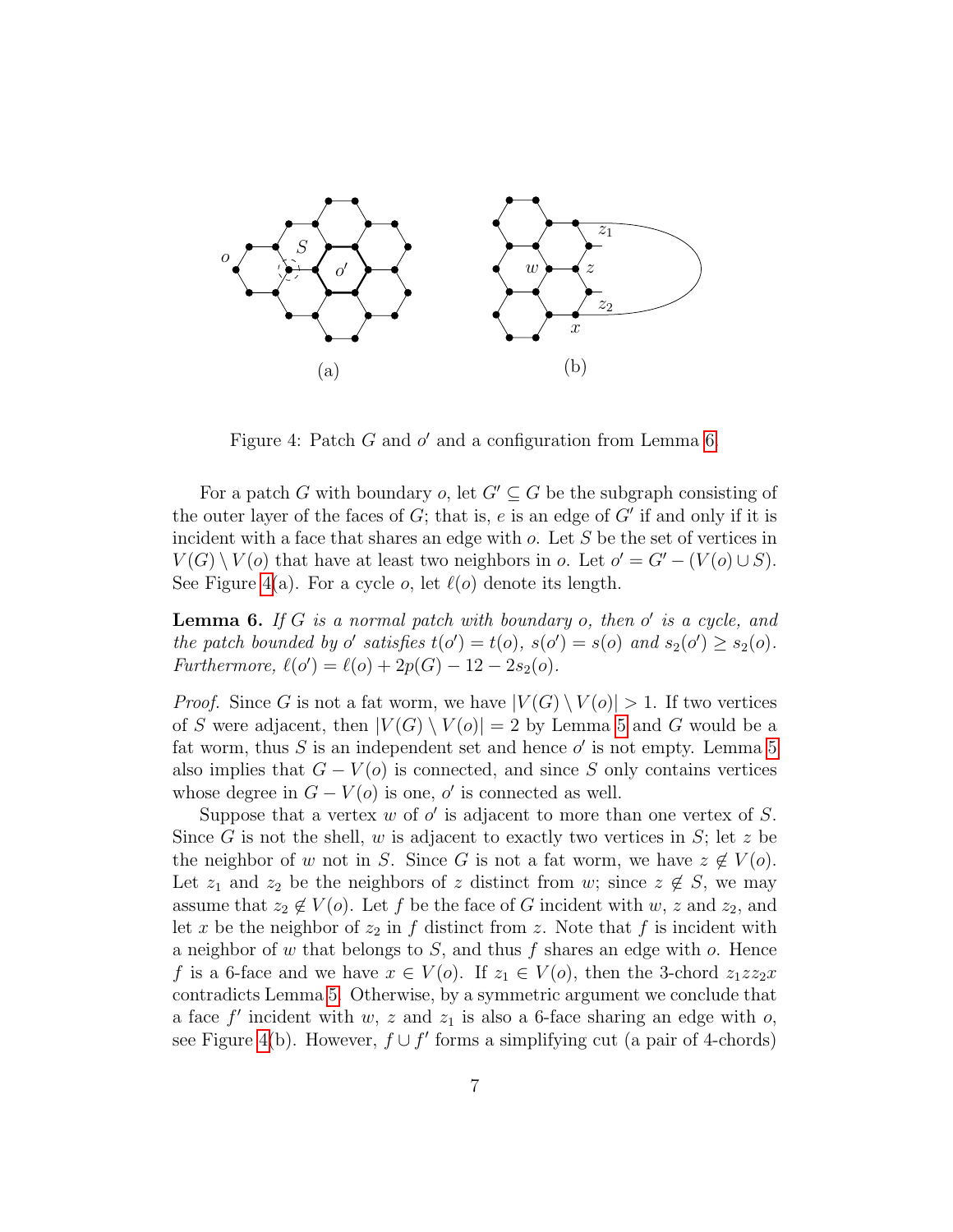in  $G$ , which is a contradiction. Therefore, each vertex of  $o'$  has at most one neighbor in S.

By Lemma [5,](#page-4-1) no vertex of  $o'$  has a neighbor both in  $S$  and in  $o$ , since at least one of the two resulting 3-chords would not split off a face. If  $v$  is a vertex of  $o'$  that has a neighbor in  $o$  or  $S$ , then  $v$  has two neighbors in  $o'$ , and thus  $o'$  has at least three vertices.

Suppose that  $o'$  contains a bridge  $e = uv$ . Note that both faces  $f_1$  and  $f_2$  of G incident with e share an edge with o. As  $u, v \notin S$ , these two vertices do not lie on 2-chords. Note that  $f_1 \cup f_2$  contains an  $\ell_u$ -chord  $P_u$  of o such that  $u \in V(P_u)$  and  $v \notin V(P_u)$ , where  $3 \leq \ell_u \leq 5$ . Similarly, let  $P_v$  be an  $\ell_v$ -chord of o such that  $v \in V(P_v)$  and  $u \notin V(P_v)$ . As neither  $P_u$  nor  $P_v$  splits off a face, Lemma [5](#page-4-1) implies that  $\ell_u, \ell_v \geq 4$ . Since  $f_1$  and  $f_2$  are 6-faces, we conclude that  $P_u$  and  $P_v$  are 4-chords. Lemma [5](#page-4-1) further implies that u and v are middle vertices of  $P_u$  and  $P_v$ , thus  $f_1$  and  $f_2$  is a pair of 4-chords forming a simplifying cut. This is a contradiction; therefore,  $o'$  is 2-edge-connected. Since  $o' \subset G'$ , every edge of  $o'$  is incident with a face that shares an edge with  $o$ . We conclude that  $o'$  is a cycle.

Consider now a 33-edge  $x_1x_2$  in o. Since G is a normal patch, there exists a 6-face incident with  $x_1x_2$  distinct from  $\alpha$ ; let  $x_1x_2x_3x_4x_5x_6$  be the cycle bounding this face. Lemma [5](#page-4-1) implies that each of  $x_3$  and  $x_6$  has only one neighbor in o, as otherwise one of them would belong to a 2-chord whose endpoint is incident with the 33-edge  $x_1x_2$ . Therefore,  $x_3, x_6 \notin S$  and  $x_3x_4x_5x_6$ is a part of  $o'$ , and  $x_4x_5$  is a 33-edge with respect to  $o'$ . It follows that  $t(\sigma) \geq t(\sigma)$ . On the other hand, consider a 33-edge  $y_4y_5$  of  $\sigma'$ , and let  $y_3y_4y_5y_6$  be a part of the boundary of  $o'$ . As  $y_4$  and  $y_5$  are 3-vertices in  $o'$ , there exists a 6-face  $y_1y_2y_3y_4y_5y_6$  in G, and  $y_1y_2$  is a 33-edge in o. Hence, we have  $t(o') = t(o)$  and by Lemma [4,](#page-2-0)  $s(o') = s(o)$ .

Similarly, consider a part  $z_0z_1z_2z_3z_4z_5z_6$  of o, where  $z_2z_3$  and  $z_3z_4$  are 22edges. The common neighbor z of  $z_1$  and  $z_5$  belongs to S, and its neighbor  $z'$ distinct from  $z_1$  and  $z_5$  belongs to  $o'$ . As we observed before, both neighbors  $z'_1$  and  $z'_2$  of  $z'$  distinct from  $z$  belong to  $o'$ . Furthermore, by Lemma [5,](#page-4-1) the endpoints of the 2-chord  $z_1z\overline{z_5}$  are incident with no 33-edges, thus  $z_0$ and  $z_6$  are 2-vertices. It follows that both  $z'_1$  and  $z'_2$  have a neighbor in  $o$ , and  $z_1'z'$  and  $z_2'z'$  are 22-edges with respect to  $o'$ . Hence, we conclude that  $s_2(o') \geq s_2(o).$ 

In fact,  $D(o')$  can be obtained from  $D(o)$  in the following way: Add 0 between each two consecutive letters in  $D(o)$ . Since endvertices of a 2chord of  $\sigma$  are not incident with 33-edges, if  $B0B$  appears in the resulting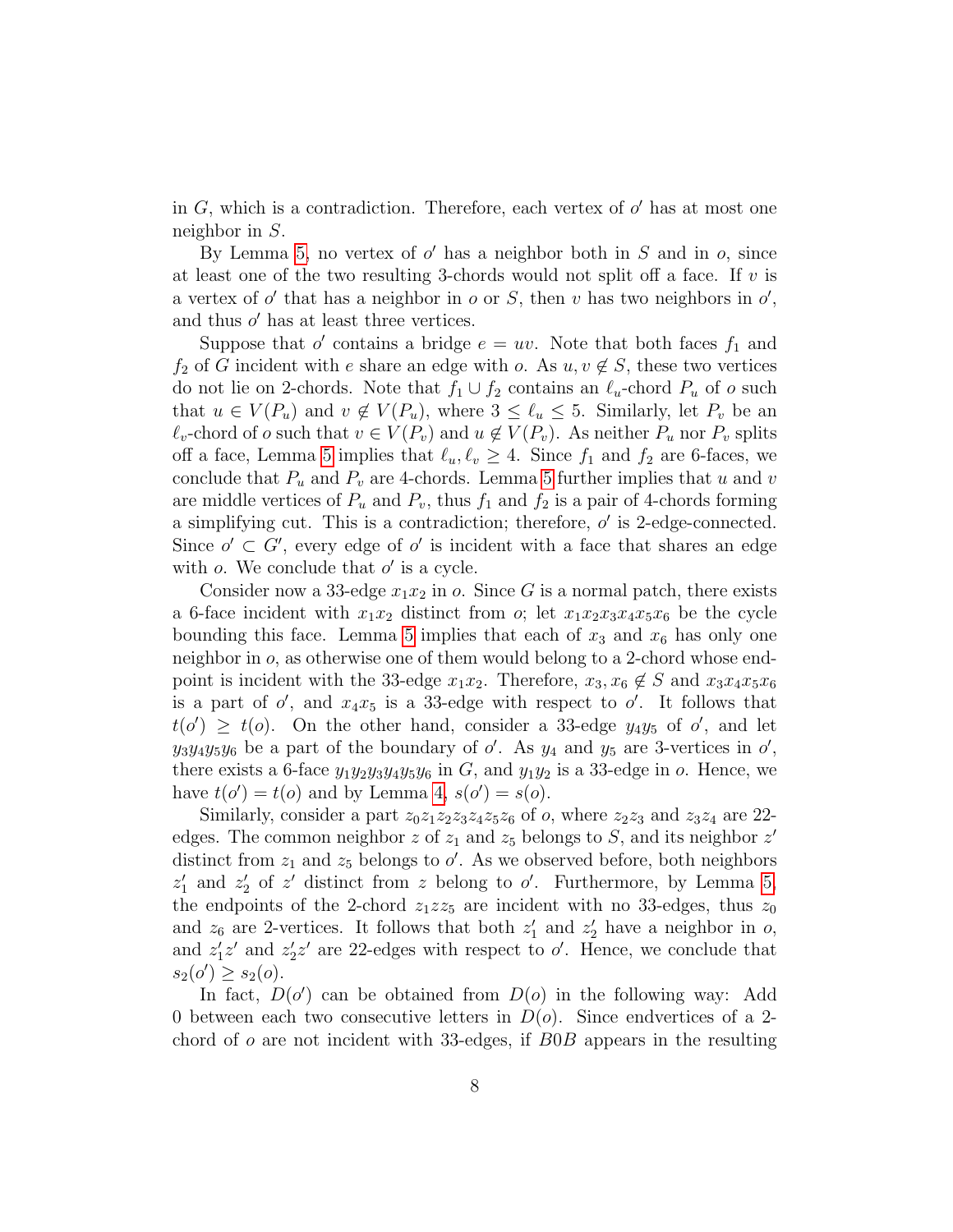sequence, then it is as a part of a subsequence  $n_1B0Bn_2$ , where  $n_1, n_2 \geq 3$ . We construct  $D(o')$  by

- for each  $n_1B0Bn_2$  subsequence, decreasing each of  $n_1$  and  $n_2$  by 3,
- for each  $B$  not contained in such a subsequence, decreasing each of the neighboring integers by 1,
- for each  $A$ , increasing each of the neighboring integers by 1, and
- suppressing any zeros.

Note that the increases/decreases are cumulative, e.g., if  $D(o)$  contains a subsequence  $A3B2B$ , then the sequence  $D(\mathfrak{o}')$  contains a subsequence A3B0B (or A3BB after suppressing zeros). By Lemma [4,](#page-2-0)  $t(o) - s(o) =$  $p(G) - 6$ , and the formula for the length of  $o'$  follows:

$$
\ell(\sigma') = \ell(\sigma) + 2t(\sigma) - 2(s(\sigma) - 2s_2(\sigma)) - 6s_2(\sigma)
$$
  
=  $\ell(\sigma) + 2p(G) - 12 - 2s_2(\sigma)$ .

 $\Box$ 

Consider a patch G with boundary  $o_1$ . A sequence of cycles  $o_1, o_2, \ldots, o_k$ (with  $k \geq 2$ ) is called an *uninterrupted peeling* if for  $1 \leq i \leq k$ , the subpatch of G bounded by  $o_i$  is normal and  $o_{i+1} = o'_i$ .

<span id="page-8-0"></span>**Lemma 7.** Let o be the boundary of a patch G such that  $p(G) \neq 6$ . If  $o = o_1, o_2, \ldots, o_k$  is an uninterrupted peeling, then the number of vertices of G outside of (and not including)  $o_k$  is at least  $4k^2/9$ .

*Proof.* By Lemma [6,](#page-6-0) we have  $s_2(o_1) \leq s_2(o_2) \leq \ldots \leq s_2(o_k)$ . Moreover, Lemma [6](#page-6-0) also implies that the sequence  $\ell(o_1), \ldots, \ell(o_k)$  is concave.

Let a be the largest index such that  $\ell(o_1) < \ldots < \ell(o_a)$  and let b be the smallest index such that  $\ell(o_b) > \ldots > \ell(o_k)$ . Note that if the whole sequence is decreasing then  $a = b = 1$  and similarly if the whole sequence is increasing then  $a = b = k$ , hence  $a \leq b$  in all the cases. We compute a lower bound on the number of vertices of G outside of  $o_k$  as follows:

$$
\sum_{i=1}^{k-1} \ell(o_i) = \sum_{i=1}^{a-1} \ell(o_i) + \sum_{i=a}^{b-1} \ell(o_i) + \sum_{i=b}^{k-1} \ell(o_i).
$$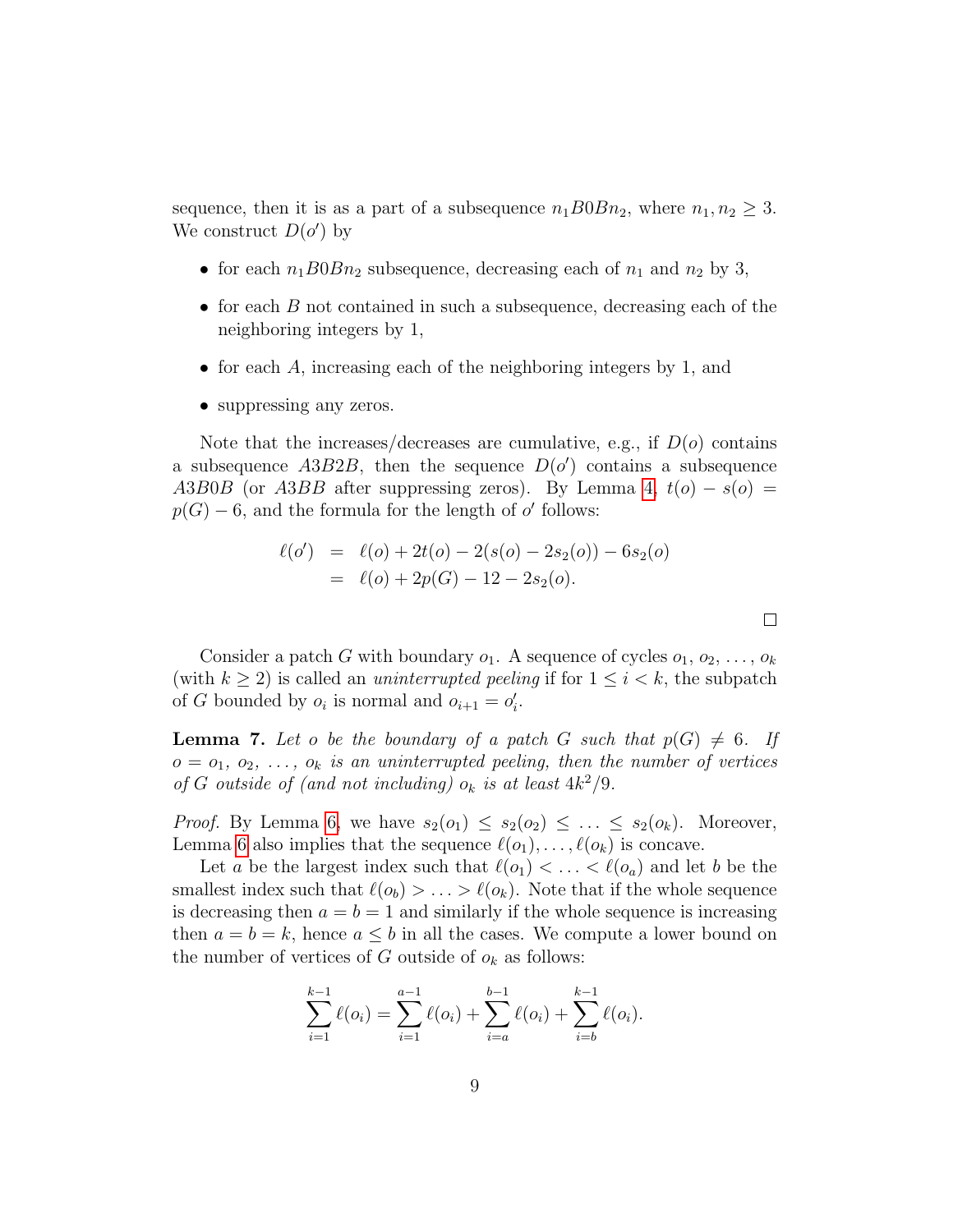First, we deal with the middle term. Let  $m = b - a$ . Suppose that  $a < b$ . By concavity, we have  $\ell(o_a) = \ell(o_{a+1}) = \ldots = \ell(o_b)$ ; let  $r = \ell(o_a)$ . By Lemma [6,](#page-6-0)  $s_2(o_i) = p(G) - 6$  for  $a \leq i < b$ . Since  $p(G) \neq 6$ , we conclude that  $s_2(o_a) \geq 1$ , i.e.,  $o_a$  contains two consecutive 22-edges. Equivalently,  $D(o_a)$ contains a subsequence  $n_1BBn_2$  (note that Lemma [5](#page-4-1) implies that  $D(o_a)$ ) does not contain three consecutive B's and that  $n_1, n_2 \geq 3$ . By Lemma [4,](#page-2-0)  $t(o_a) - s(o_a) = p(G) - 6 = s_2(o_a)$ . Again using the fact that  $D(o_a)$  does not contain three consecutive B's, we have  $s(o_a) \geq 2s_2(o_a)$ , and consequently  $t(o_a) \geq 3$ . It follows that  $n_1 + n_2 + 5 \leq r$ . By symmetry, assume that  $2n_1 \leq$  $r-5$ . As observed in the proof of Lemma [6,](#page-6-0)  $D(o_{a+1})$  contains a subsequence  $n'_1BBn'_2$ , where  $n'_1 \leq n_1 - 2$  (the equality is achieved if  $n_1$  is adjacent to A in  $D(o_a)$ ). The same observation applies to  $o_{a+1}, \ldots, o_{b-2}$ . In the normal patch  $o_{b-1}$ , the integers adjacent to BB are greater or equal to three, thus  $n_1 \ge 2m + 1$  and  $r \ge 4m + 7$ . It follows that  $\sum_{i=a}^{b-1} \ell(o_i) = mr \ge m(4m + 7)$ . In the case where  $a = b$ , we have  $\sum_{i=a}^{b-1} \ell(o_i) = 0 = m(4m + 7)$ , since  $m = 0$ .

Now we deal with the other terms of the sum. If  $a > 1$ , then the sequence  $\ell(o_1), \ell(o_2), \ldots, \ell(o_{a-1})$  dominates the arithmetic sequence of step 2 with first element  $\ell(o_1) \geq 5$  due to Lemma [6](#page-6-0) and the fact that  $p(G) - 6 - s_2(o_i) \geq 1$ for  $1 \leq i \leq a-1$ . Hence  $\sum_{i=1}^{a-1} \ell(o_i) \geq \sum_{i=1}^{a-1} (3+2i) = (a-1)(a+3)$ . If  $a = 1$  then  $\sum_{i=1}^{a-1} \ell(o_i) = 0 = (a-1)(a+3).$ 

Similarly, the sequence  $\ell(o_b), \ell(o_{b+1}), \ldots, \ell(o_{k-1})$  dominates the arithmetic sequence of step  $-2$  with last element  $\ell(o_{k-1}) \geq 7$ , hence  $\sum_{i=b}^{k-1} \ell(o_i)$  ≥  $\sum_{i=1}^{k-b} (5+2i) = (k-b)(k-b+6).$ 

Note that  $(a-1) + m + (k - b) = k - 1$ . Summing these inequalities, we obtain

$$
\sum_{i=1}^{k-1} \ell(o_i) \ge (a-1)(a+3) + m(4m+7) + (k-b)(k-b+6)
$$
  
 
$$
\ge (a-1)^2 + 4m^2 + (k-b)(k-b+2) + 1
$$
  
 
$$
\ge 4k^2/9,
$$

where the lower bound in the last inequality is achieved for  $a - 1 = 4k/9$ ,  $k - b = 4k/9 - 1$  and  $m = k/9$ . Since all the cycles  $o_1, \ldots, o_{k-1}$  are strictly outside of  $o_k$ , the claim follows. outside of  $o_k$ , the claim follows.

<span id="page-9-0"></span>**Lemma 8.** Let  $H$  be a fullerene with n vertices and  $f$  a 5-face of  $H$ . There exist at least five 5-faces distinct from f whose distance to f in the dual of H is at most  $\sqrt{63n/2} + 14$ .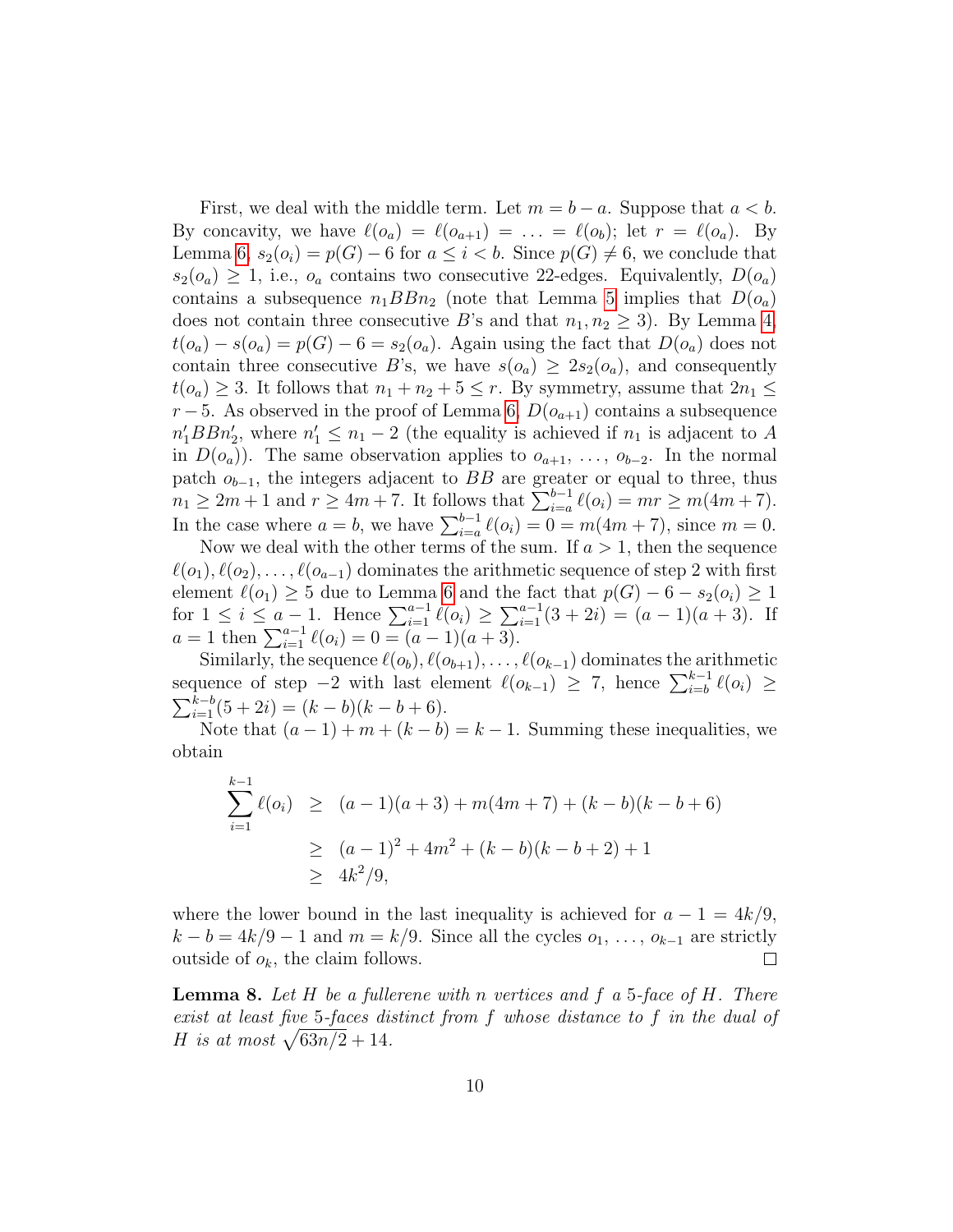*Proof.* We define a rooted tree T with each vertex of T corresponding to a patch  $G \subseteq H$  such that  $p(G) \neq 0$  and  $p(G) \neq 6$ . Furthermore, we assign a weight  $d(e)$  to each edge e of T. The root of T is the patch  $G_0 = H$  whose boundary is the cycle bounding f, i.e.,  $p(G_0) = 11$ . Suppose that a patch G with boundary  $o$  is a vertex of T. Let us note that G is neither a worm nor the shell, since  $p(G) > 0$ . The sons of G in the tree are defined as follows:

- (a) If  $p(G) \in \{1, 7\}$  and o shares an edge with a 5-face of G, then G is a leaf of T.
- (b) If G is a normal patch, then G has a single son  $G'$ , equal to the last element of the maximal uninterrupted peeling starting with o. The weight of the the edge  $e$  joining  $G$  with  $G'$  is equal to the length (number of patches) of the uninterrupted peeling. Note that  $G'$  is not a normal patch.
- (c) If G has a simplifying cut, then let  $o_1$  and  $o_2$  be the boundaries of the two patches  $G_1$  and  $G_2$  into that it splits G. Note that  $t(o_1) + t(o_2)$ t(o). The patch  $G_i$  (with  $i \in \{1,2\}$ ) is a son of G if  $p(G_i) \neq 0$  and  $p(G_i) \neq 6$ . In that case, the edge between G and  $G_i$  has weight 1. Since  $0 < p(G) < 12$  and  $p(G) \neq 6$ , G has at least one son.
- (d) Finally, if G is indecomposable,  $p(G) \notin \{1, 7\}$  and o shares an edge with a 5-face  $f'$ , note that there exists an  $\ell$ -chord (with  $\ell \leq 4$ ) splitting off  $f'$  (otherwise  $f'$  would be incident with a chord and a 2-chord and both of them would witness the decomposability of  $G$ ). We let the son  $G'$  of G with boundary  $o'$  be the patch obtained from G by removing edges incident to both  $f'$  and  $o$  and by removing isolated vertices. We let the edge of  $T$  between  $G$  and  $G'$  have weight 1.

The type of G is defined according to the rule  $((a)$  to  $(d))$  in that its sons are described.

Observe that at least five 5-faces distinct from f share edges with boundaries of the patches forming the vertices of  $T$  of type (a) or (d). Indeed, either all 5-faces are reachable in this way, or there are exactly six potentially unreachable 5-faces contained in a single patch that is a leaf of  $T$ , or split off by a simplifying cut from an internal vertex of T. Let  $T_1$  be a subtree of T of smallest possible depth that contains five vertices of type (a) or (d). We choose  $T_1$  to be minimal, i.e., all leaves of  $T_1$  are of type (a) or (d).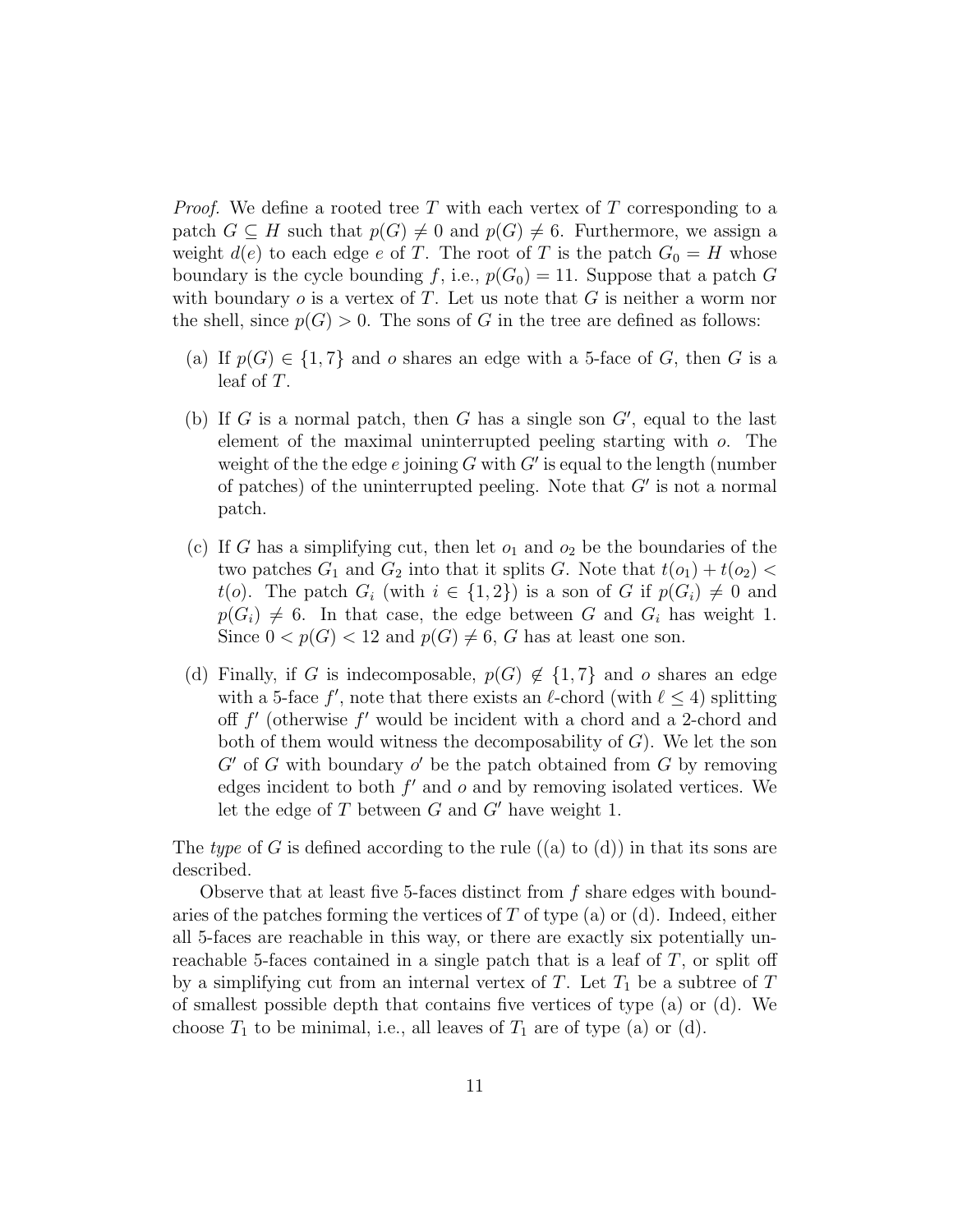Consider a vertex  $G_1$  with a son  $G_2$  in  $T_1$ , and let  $o_1$  and  $o_2$  be the boundaries of these patches. If  $G_1$  is of type (b), then  $p(G_1) = p(G_2)$  and  $t(o_1) = t(o_2)$  by Lemma [6.](#page-6-0) If  $G_1$  is of type (c), then  $p(G_1) \geq p(G_2)$  and  $t(o_1) > t(o_2)$ . If  $G_1$  is of type (d), then  $p(G_1) > p(G_2)$  and  $t(o_1) \ge t(o_2) - 1$ .

Let  $P = p_1 p_2 \dots p_m$  be the path in T joining the root  $G_0 = p_1$  with a leaf  $G = p_m$  whose boundary is incident with a 5-face  $f'$ . Observe that the distance between  $f$  and  $f'$  in the dual of  $G$  is at most the sum of the weights of the edges of P, plus 1. Let  $o_0$  and  $o$  be the boundaries of  $G_0$  and  $G$ , respectively. Let  $m_b$ ,  $m_c$  and  $m_d$  be the numbers of vertices of types (b), (c) and (d) in  $P$  distinct from  $G$ , respectively. By the observations in the previous paragraph, we have  $t(o) \leq t(o_0) + m_d - m_c = 5 + m_d - m_c$ . By the choice of  $T_1$ , we have  $m_d \leq 4$ , and since  $t(o)$  is nonnegative,  $m_c \leq 9$ . Therefore,

$$
\sum_{p_i \text{ is non-normal}} d(p_i p_{i+1}) \le m_c + m_d \le 13.
$$

Let  $d_1, d_2, \ldots, d_{m_b}$  be the sequence of the weights of all edges  $p_i p_{i+1}$  of P such that  $p_i$  is a normal patch; by the construction of T,  $p_{i+1}$  is not a normal patch in this case, hence  $m_b \leq m_c + m_d + 1 \leq 14$ . Using Lemma [7,](#page-8-0) we obtain

$$
n \ge \frac{4}{9} \sum_{i=1}^{m_b} d_i^2 \ge \frac{4}{9m_b} \left( \sum_{i=1}^{m_b} d_i \right)^2.
$$

Therefore, the total weight of these edges is at most  $\sqrt{63n/2}$ , and the distance between f and f' is at most  $\sqrt{63n/2} + 14$ .  $\Box$ 

<span id="page-11-0"></span>**Lemma 9.** Every graph  $G$  on 12 vertices with minimum degree 5 such that  $K_{5,7} \nsubseteq G$  has a perfect matching.

*Proof.* If G does not have a perfect matching, then there exists a set  $S \subseteq$  $V(G)$  such that  $G - S$  has more than |S| components of odd size. Consider such a set S, and observe that  $|S| < 6$ . As  $\delta(G) \geq 5$ , either G is  $2K_6$  (and thus has a perfect matching) or G is connected. Therefore,  $|S| \geq 1$ .

If  $|S| < 5$ , then since  $\delta(G) \geq 5$ , no component of  $G - S$  may consist of a single vertex, and hence  $G-S$  has at most three odd components and  $|S| \leq 2$ . Since  $\delta(G) \geq 5$ , each component of  $G-S$  has size at least 4. However,  $G-S$ must have at least two components of odd size, thus it would have exactly two components of size 5. However, then  $|S| = 2$ , which is not smaller than the number of odd components.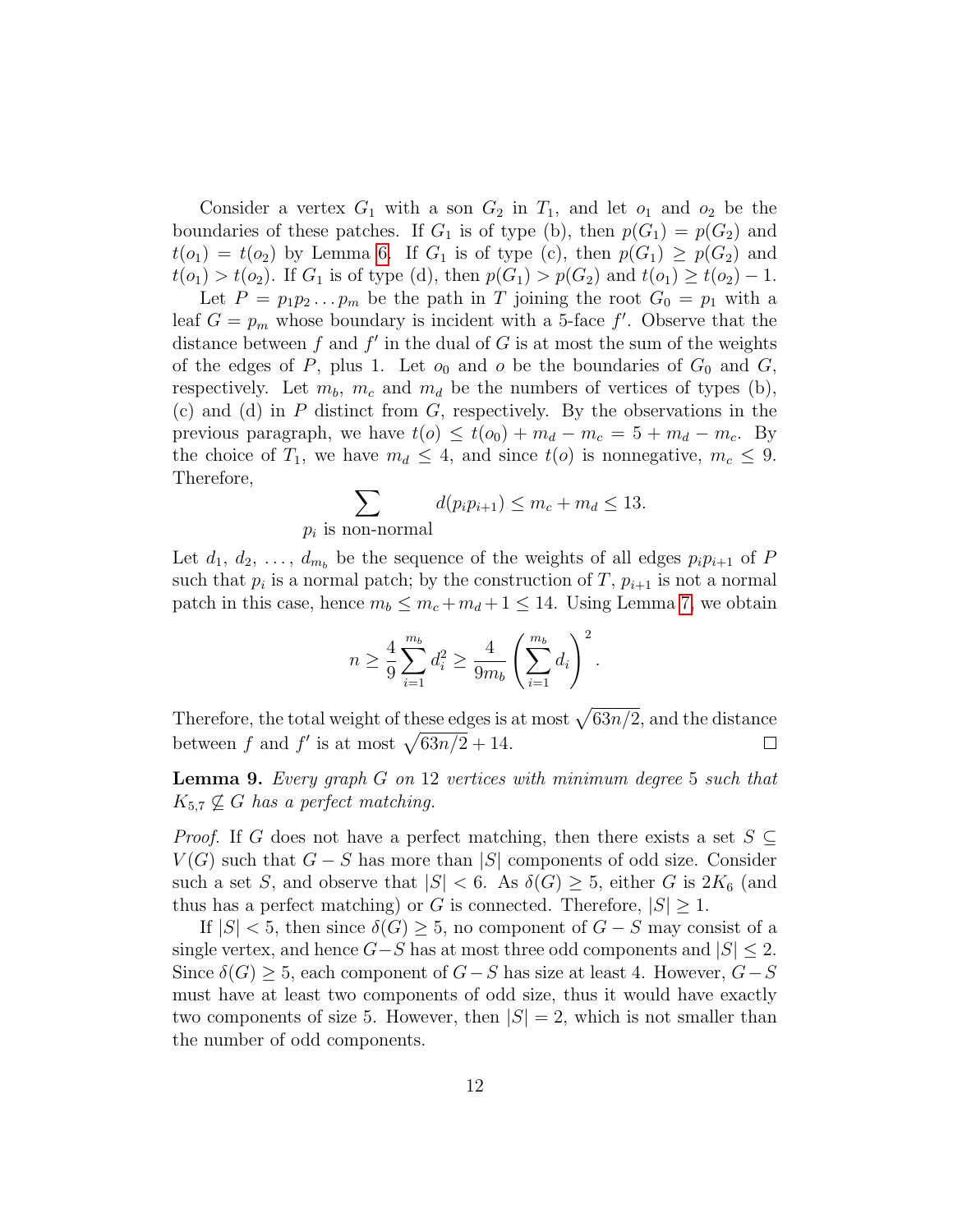Therefore,  $|S| = 5$  and  $G - S$  has at least 6 components of odd size. However, this is possible only if each component of  $G-S$  consists of a single vertex, and hence  $K_{5,7} \subseteq G$ .  $\Box$ 

*Proof of Theorem [3.](#page-1-0)* Let  $K'_H$  be the subgraph of  $K_H$  consisting of edges with weight at most  $\sqrt{63n/2} + 14$ . By Lemma [8,](#page-9-0)  $\delta(K_H') \ge 5$ , and thus  $K_H'$  either has a perfect matching or  $K_{5,7}$  as a subgraph, by Lemma [9.](#page-11-0) In the former case, the weight of each perfect matching in  $K_H$  (and thus of the minimumcase, the weight of each perfect matching in  $K_H$  (and thus of the minimum-<br>weight perfect matching in  $K_H$ ) is at most  $6(\sqrt{63n/2} + 14) = \sqrt{1134n} + 84$ . In the latter case, note that the weights in  $K_H$  satisfy the triangle inequality, thus the weight of any edge in  $K_H$  is at most  $2(\sqrt{63n/2}+14)$ , and we conclude that  $K_H$  has a perfect matching of weight at most  $(5+2)(\sqrt{63n/2}+14)$  =  $\sqrt{3087n/2} + 98$ . By Theorem [1,](#page-1-1)  $b(H) = O(\sqrt{n})$ .  $\Box$ 

The multiplicative constant  $\sqrt{3087/2} \approx 39.29$  is likely to be far from the best possible. Indeed, it can be somewhat improved by a more complicated analysis of our argument (e.g., observing that not all 5-faces can appear in T on the lowest possible level, indicating that some of the edges of  $K_H$  are much shorter than we estimated). Nevertheless, we could not improve it enough to approach the best known lower bound of  $\sqrt{12/5} \approx 1.549$  of Došlić and Vukičević [\[2\]](#page-12-4).

## References

- <span id="page-12-3"></span>[1] T. Došlić, *Bipartivity of fullerene graphs and fullerene stability*, Chemical Physics Letters 412 (2005), 336–340.
- <span id="page-12-4"></span>[2] T. Došlić, D. Vukičević, *Computing the bipartite edge frustration of* fullerene graphs, Discrete Applied Mathematics 155 (2007), 1294–1301.
- <span id="page-12-0"></span>[3] M. S. Dresselhaus, G. Dresselhaus, P. C. Eklund, Science of Fullerenes and Carbon Nanotubes, Academic Press, New York (1996).
- <span id="page-12-2"></span>[4] S. Fajtlowicz, C. E. Larson, Graph-theoretic independence as a predictor of fullerene stability, Chemical Physics Letters 377 (2003), 485–490.
- <span id="page-12-1"></span>[5] P. W. Fowler, D. E. Manolopoulos, An Atlas of Fullerenes, Oxford Univ. Press, Oxford (1995).